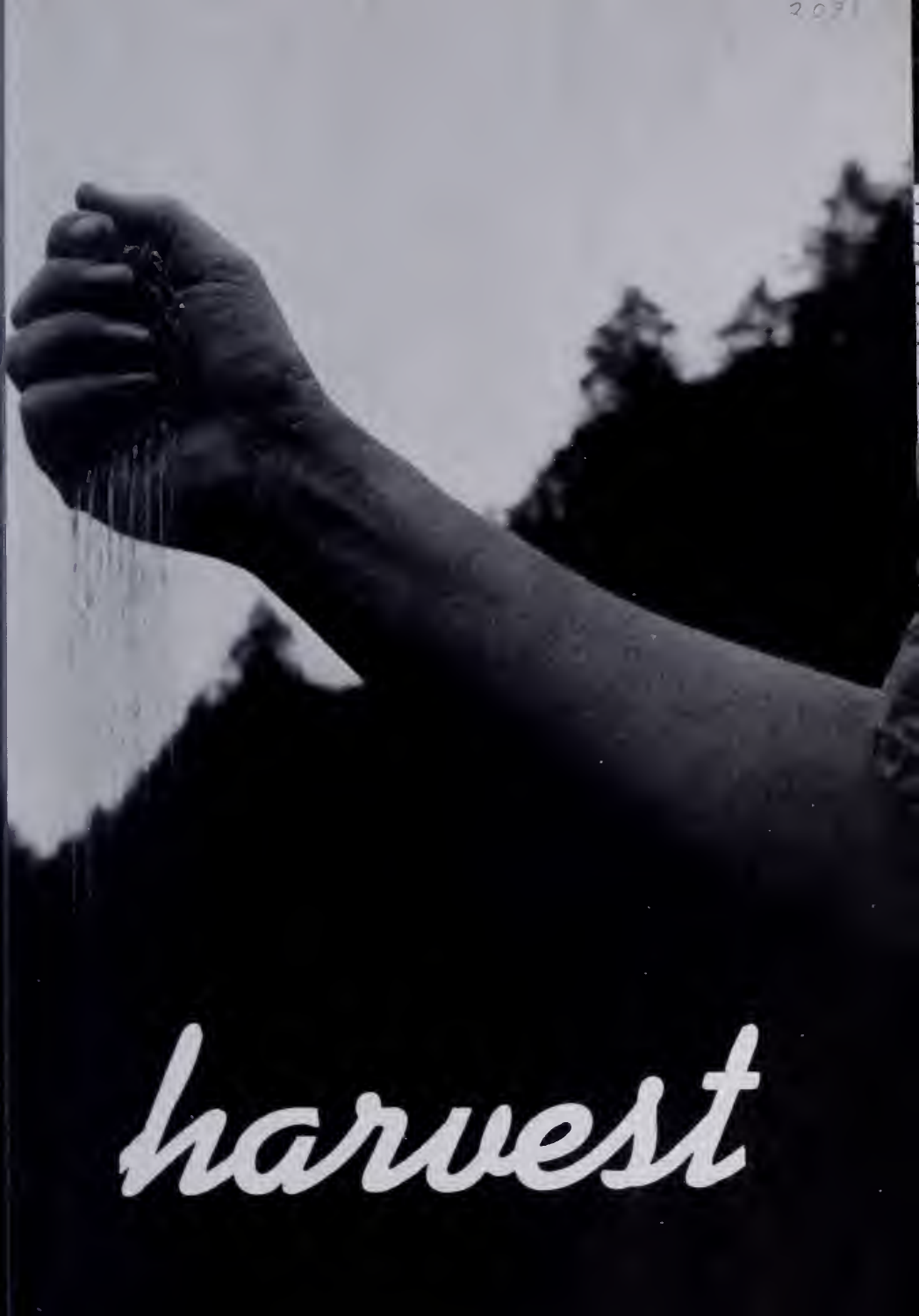At first an idea, then untried reality, CIVILIAN PUBLIC SERVICE this year bore fruit.

At Buck Creek, North Carolina, for example, one could see certain things happening at the Friends' administered camp. A park took shape along the Blue Ridge Parkway. Forest an fires were fought, and fire prevention work

> was done. The nearby community, as well as the Camp, benefited from the abilities of the men. Some men went out on specialized jobs on other projects.

—

 $\mu$ wii

 $in$ 

Some things became sure but there was in many minds <sup>a</sup> wondering and hoping — that there might be a greater harvest, if certain limitations could be removed . . .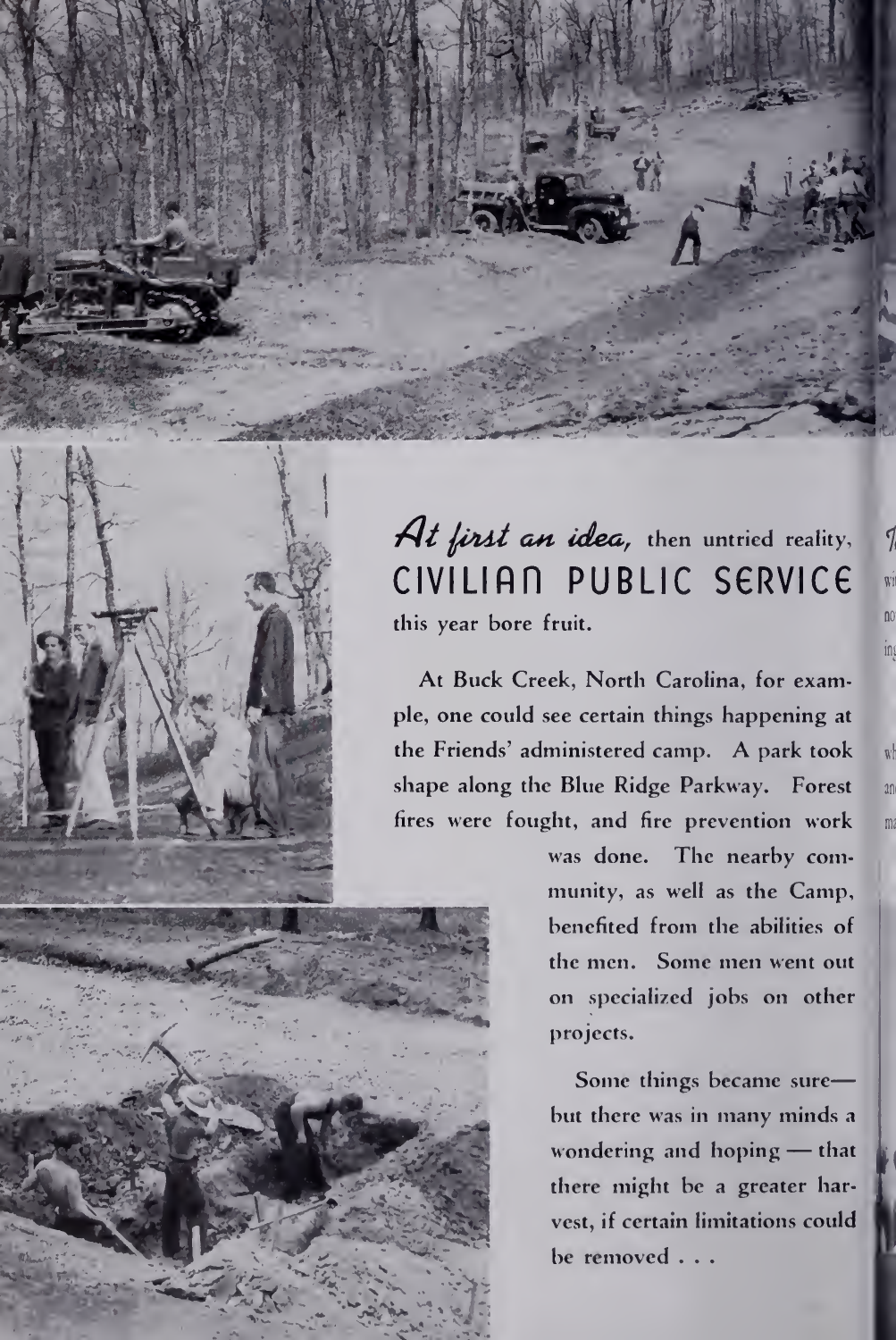The road through Crabtree Park began with <sup>a</sup> rough clearing through the woods now it is a half-mile-long strip of gravel curving gracefully through the woodland.

**Experience** of the second state of the second

There is much more road to be built, but what is now finished symbolizes the long hours and hard work it takes for men with tools and machines to shape anything out of the earth.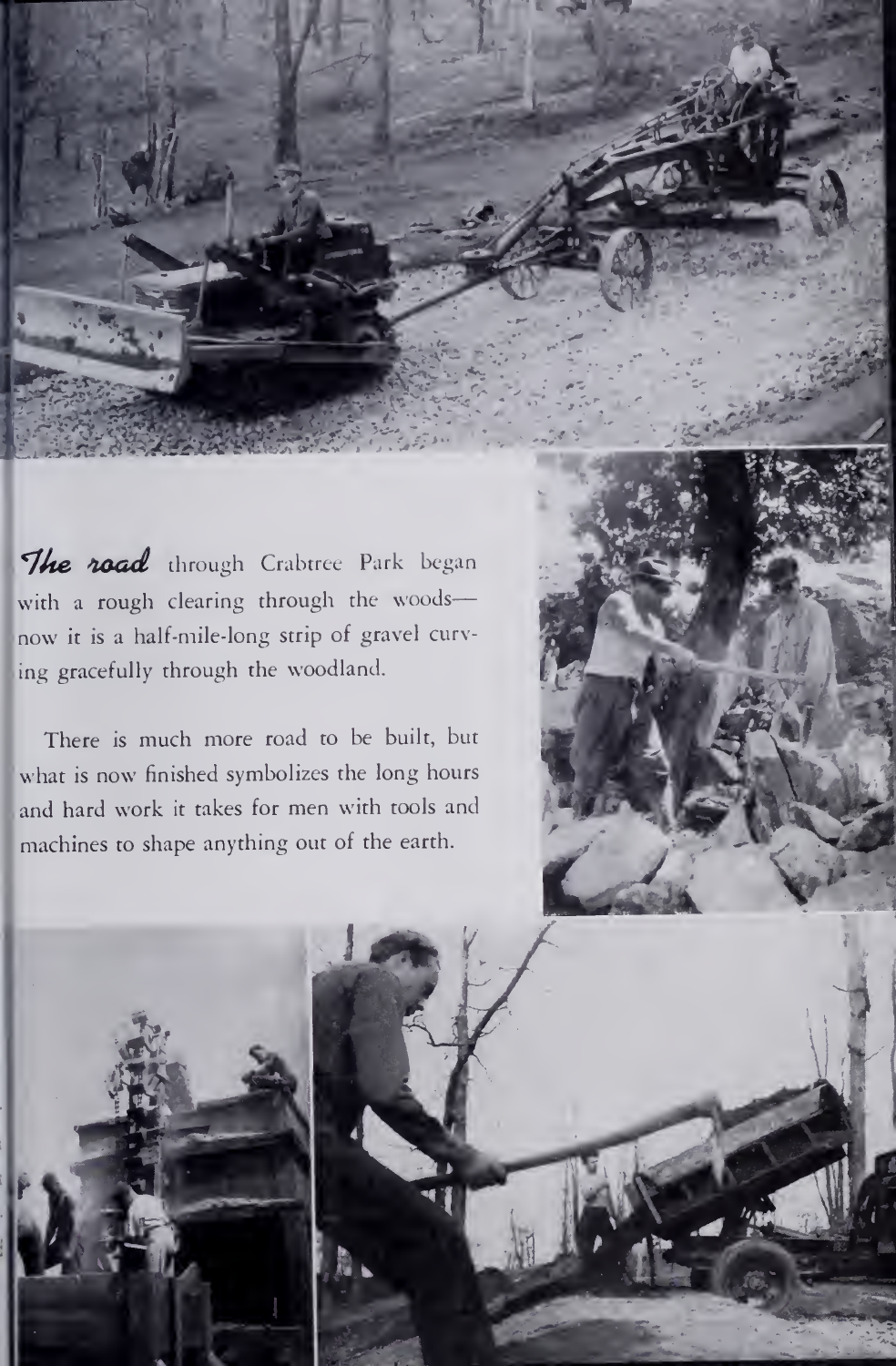Forest fire! A forest fire is a smoking, cracking, rushing force that leaves an inevitable gray waste of burnt underbrush and blackened trees, the air filled with a sterile odor of after burning.



In fighting raging forest fires, and in working to prevent them, men at Buck Creek found the joyful feeling of doing an important job for their country. Pictures can not show the roar of burning rhododendron, the cramp of muscles after a strenuous climb with the rake crew, or the beautiful sad light of burning snags at night.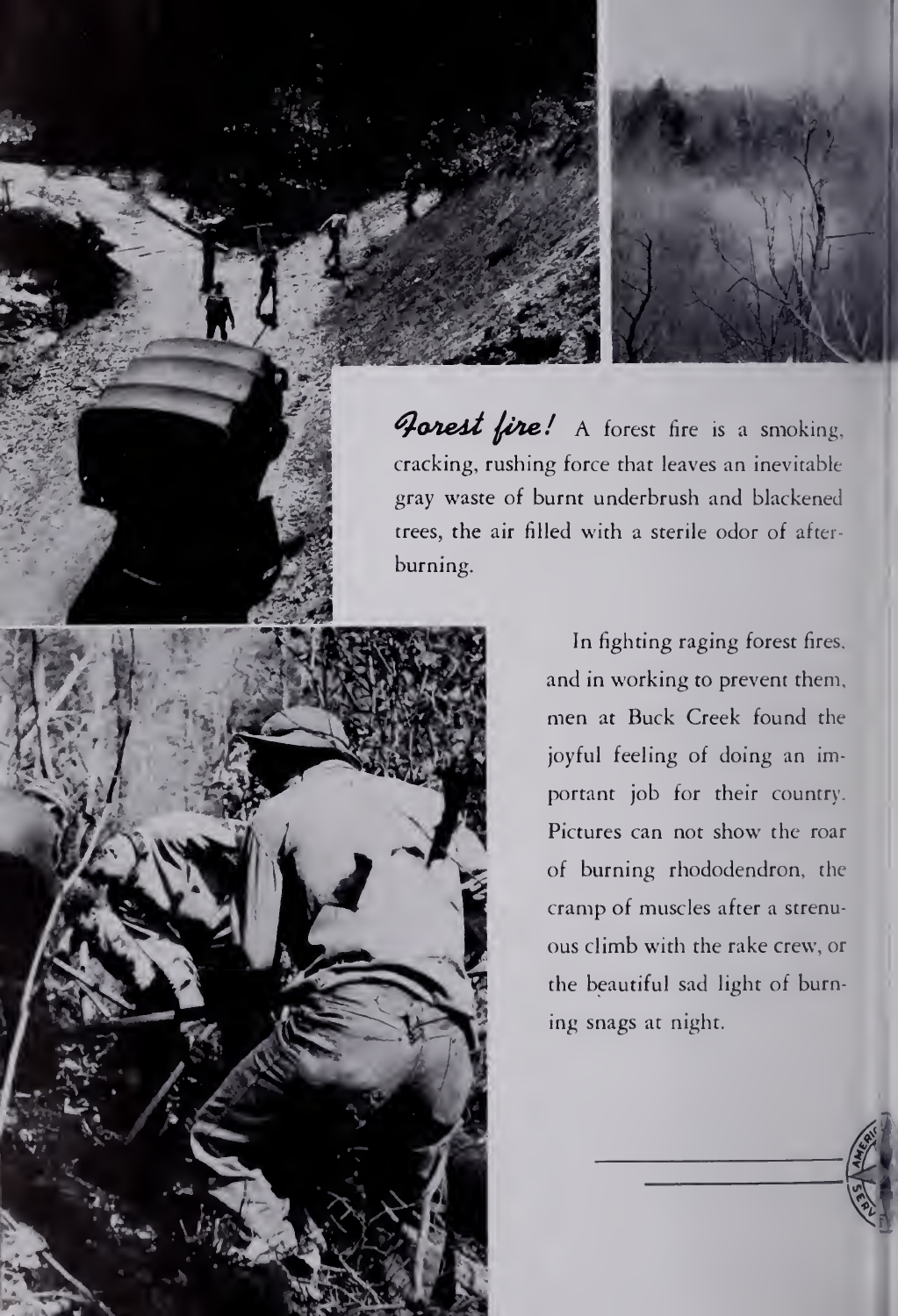

To the community and the camp went some of the harvest in services given individually and in small groups.

Food was grown for camp use.

A traveling library has served the mountain people in the near vicinity.

A singing concert put <sup>a</sup> new roof on a church in a nearby mountain resort community.

Men from the Camp were attendants at a three-day tonsil clinic for children of a nearby town.



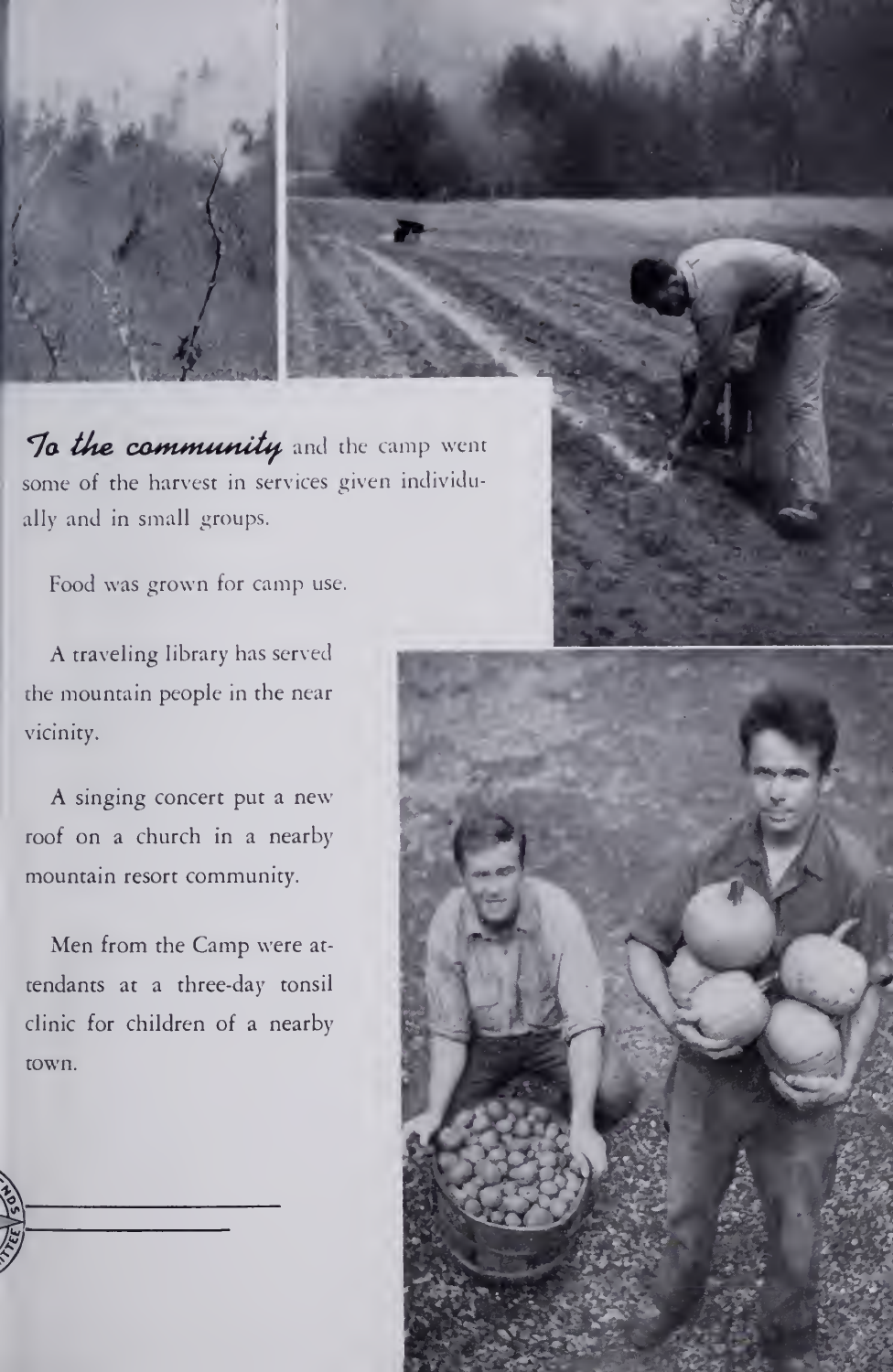## Part minds

On a June day, some men left Buck Creek. They found in Eastern State Hospital, at Williamsburg, Virginia, new tasks—trying and tragic.

For twelve hours, day or night, each man attended to the needs of <sup>a</sup> hundred or so mental patients. He talked with the dejected. He cleansed the filthy. He restrained the violent. He treated the sick and the bruised.

Kindness, patience, self-control, determination, proved the qualities of effective mental nursing. No man relied upon physical violence in handling his patients. Not all escaped personal injury. Yet they felt more security in a word of calm authority, in a firm but gentle grasp, than in a weapon of self-defense.

Often the desperate condition of human minds and the seeming hopelessness of cure brings a gnawing sense of futility in the service rendered. Even from the barren soil, however, a harvest comes of diminished suffering, and recovered capacity for normal life.

## Special services

Two men transferred to Cheltenham School, <sup>a</sup> training school for delinquent Negro boys near Baltimore, Maryland. They, too, are testing daily the effec tiveness of their way of life as they seek to control vicious impulses and develop qualities of responsibility and mutual consideration among this under-privileged



group.

Five men with scientific train ing left camp to do special re search work at the Patuxent Research Refuge near Bowie, Maryland, the only national wildlife experiment station in this country.

Some of the men found such satisfaction in fire fighting that they went to <sup>a</sup> camp which was set up for that purpose near Lake Tahoe, California.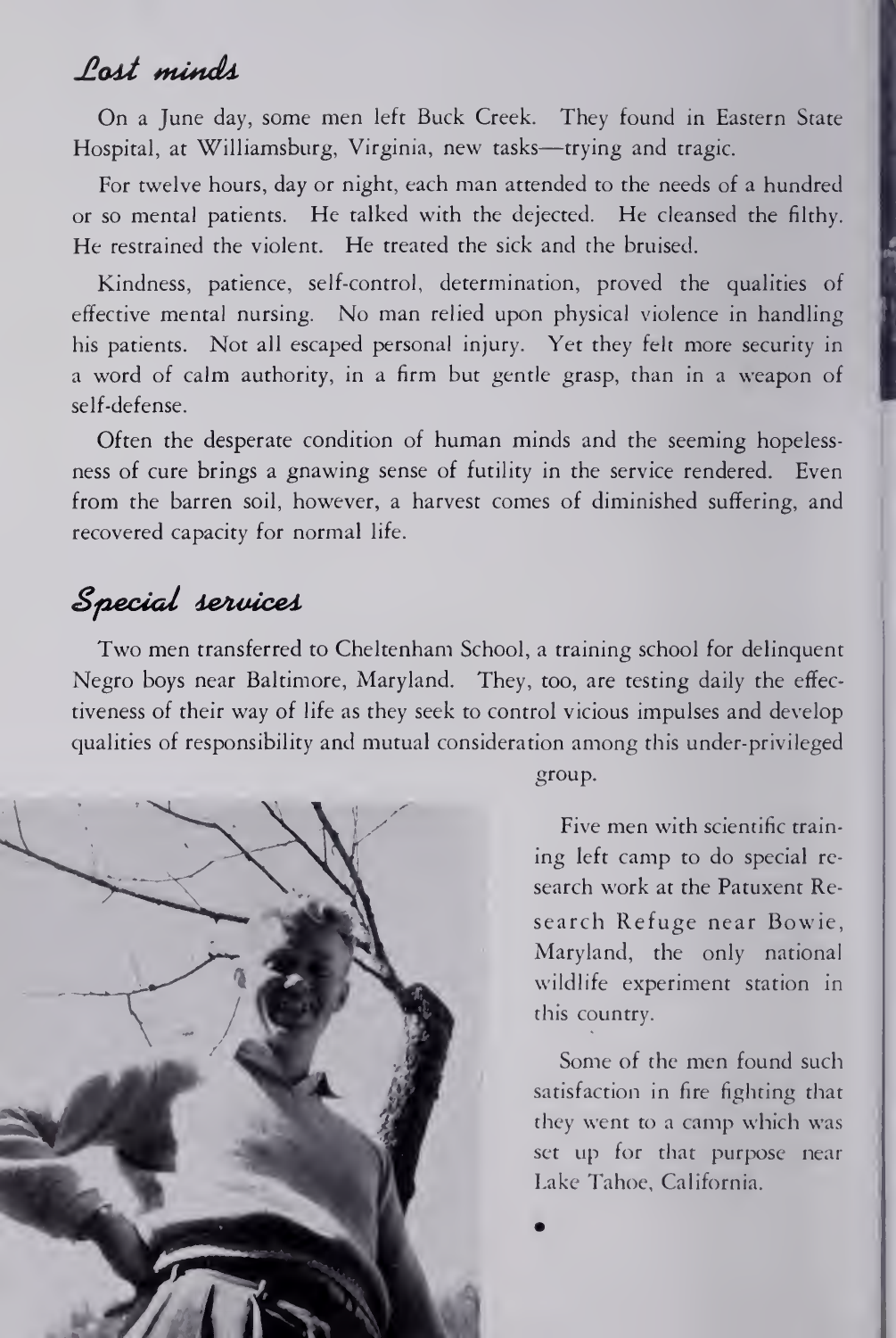

This pamphlet was adapted from a hook of original photographs and copy prepared hy James Fox, who is a member of CPS Camp No. 19, Buck Creek, North Carolina.

The harvest at the Buck Creek Camp is typical of other Civilian Public Service projects. More than 5,500 men, classified by their draft boards as sincere conscientious objectors to war, were engaged at the beginning of  $1943$ in "work of national importance" as approved under the Selective Training and Service Act. About 5,000 of these were in camps occupied in forestry and soil conservation projects. Five hundred were in other essential civilian services which are inadequately staffed as a result of the war. Openings are increasing for qualified men interested in serving in mental and general hospitals, in reformatories, as "guinea pigs" for medical experimentation, as dairy herd testers, and in training for postwar reconstruction abroad.